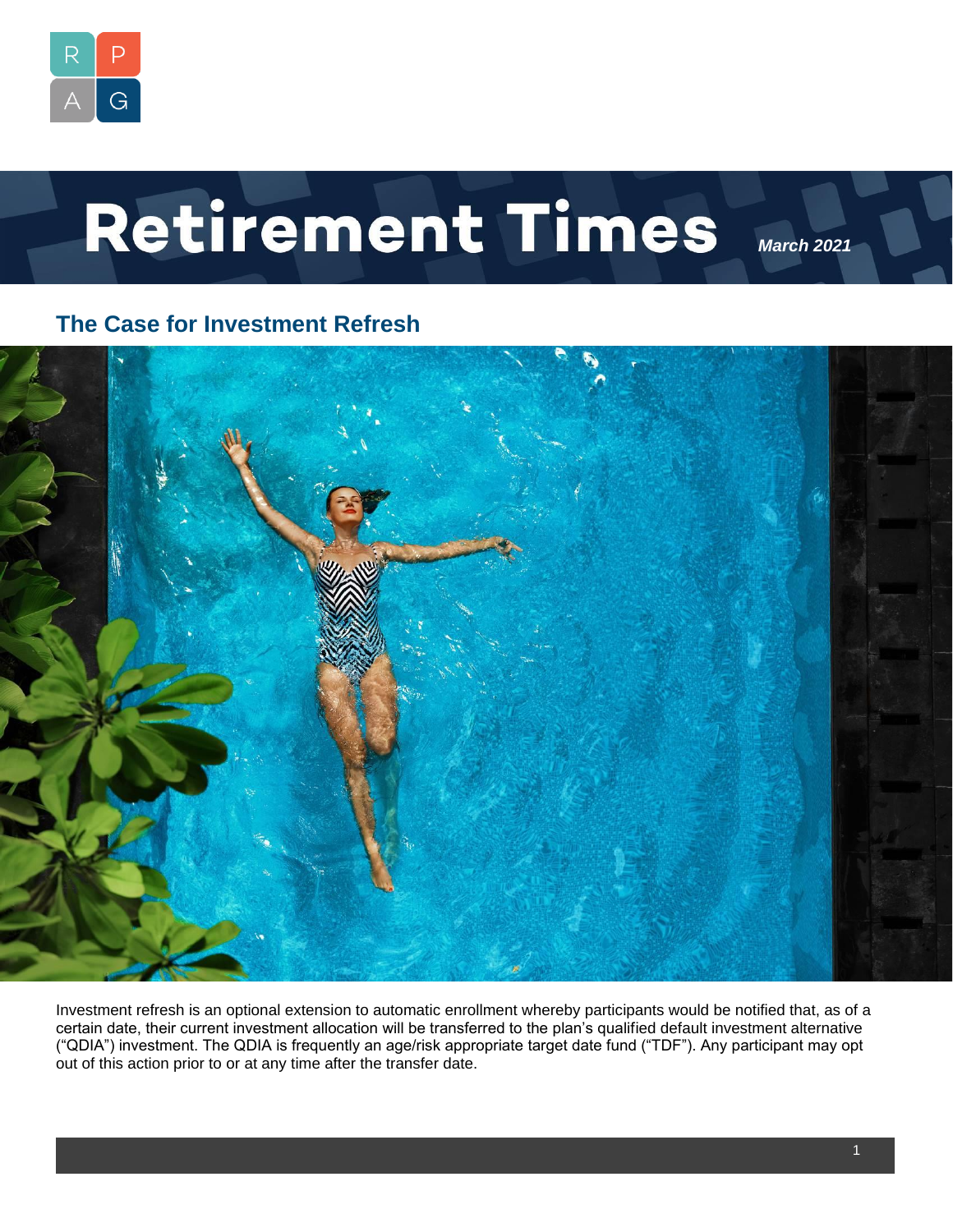The premise underlying investment refresh is that participants do not always make prudent investment decisions. We frequently find that, although the vast majority of participants are deferring into the plan's TDF, their prior assets often do not get transferred. This is an interesting but contradictory fact that can be attributed to a conscious act, simple neglect, or potential loss aversion, but the reality is, that it may be detrimental to the participant's actual intent or their best interest. In addition, we also know that there is often a mismatch between the level of risk participants tell us they are comfortable with and the risk level in the actual portfolio they have constructed.

Clearly, many participants would benefit from additional assistance. Our experience tells us that investment refresh could provide significant help.

## **Excessive Fee Litigation: The Best Defense is Compliance**



Excessive fee litigation is increasing at a steady pace and all signs are it will continue to increase. The positive side of this situation is that we now have more caselaw to consider as we work toward compliance in creating a "best defense". Early caselaw did not reflect the consistency of court decisions. Some court rulings were in direct conflict with those of other courts, and some did not seem well reasoned.

Recent excessive fee caselaw does help us determine a more solid foundation for liability mitigation. Clearly, it is most important to have a robust process for making prudent investment decisions, as per ERISA "procedural prudence". This has always been the case, but now we have more clarity in how this process should be conducted. Courts want to see evidence that based on the information that the fiduciaries had at the time they made their decision; a robust structured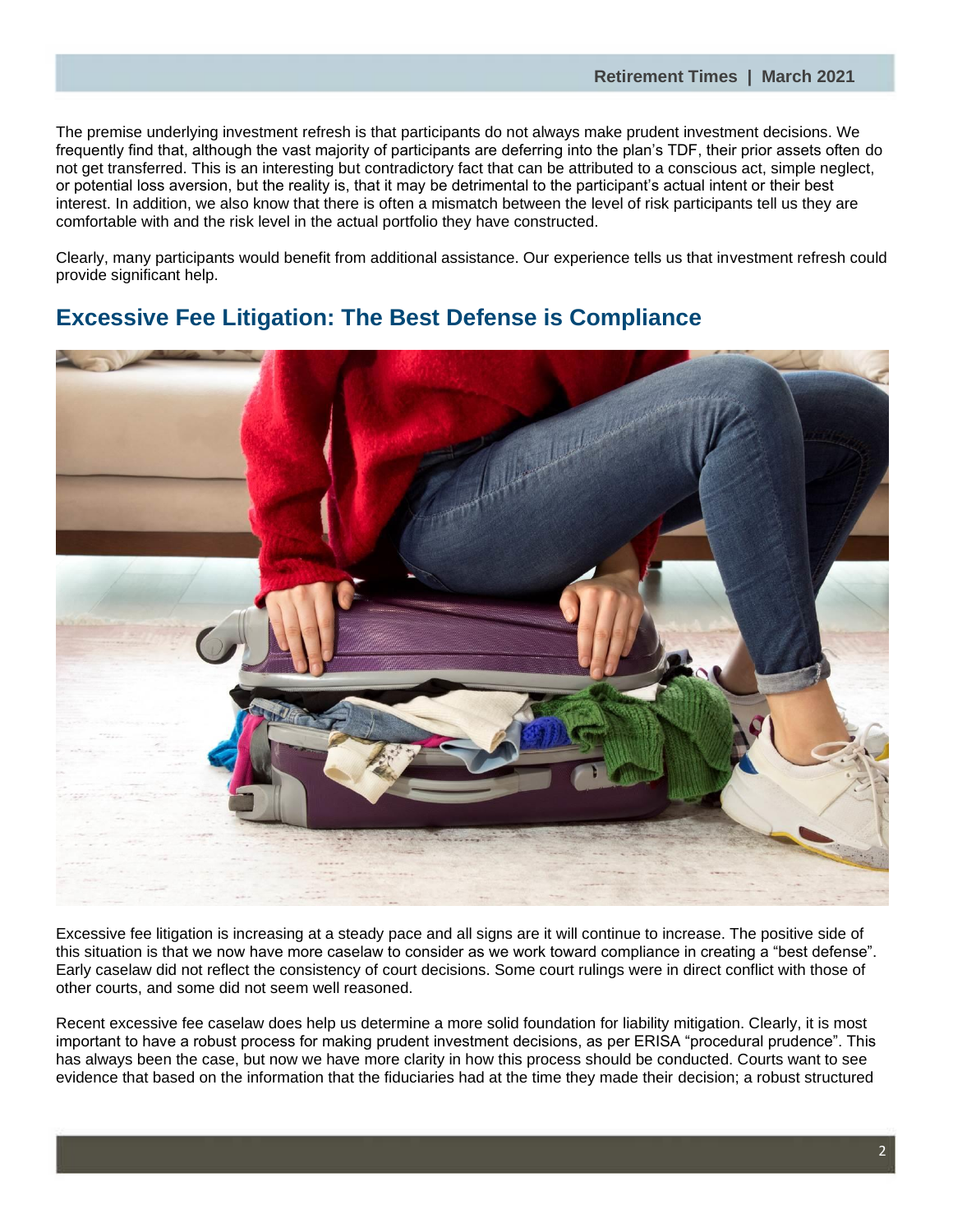process was followed. As always, it is crucial that you follow your investment policy statement and document your process and reasons for all fiduciary level decisions.

# **QDIA.... Why is it important?**



The qualified default investment alternative ("QDIA") is arguably the most important investment in a plan's investment menu. By far the most often selected QDIA investment is a target date fund ("TDF"). TDFs are typically the only investment selection that offers unitized professionally managed portfolios that reflect the participants' time horizon today and as they go to and through retirement.

TDFs are tied to the anticipated year of your retirement. Retiring in 2035? The 2035 TDF is the easy pick. This portfolio will be professionally managed to become more conservative as you approach your retirement. This de-risking is based on an investment "glide path" which contains more aggressive investments during the participant's younger years and utilizes more conservative investments as retirement approaches.

TDF QDIA selection is important for plan fiduciaries as well. The Department of Labor ("DOL") has indicated that if the TDF has been prudently selected and commensurate with the plan's participant demographics, the suite meets certain structure requirements, and required notices are provided, fiduciary liability mitigation would be available. Prudent process entails identifying your participant demographic needs. Your participant demographic need may tend towards a low-risk portfolio (e.g. participants are on track for a satisfactory retirement), or perhaps a more aggressively positioned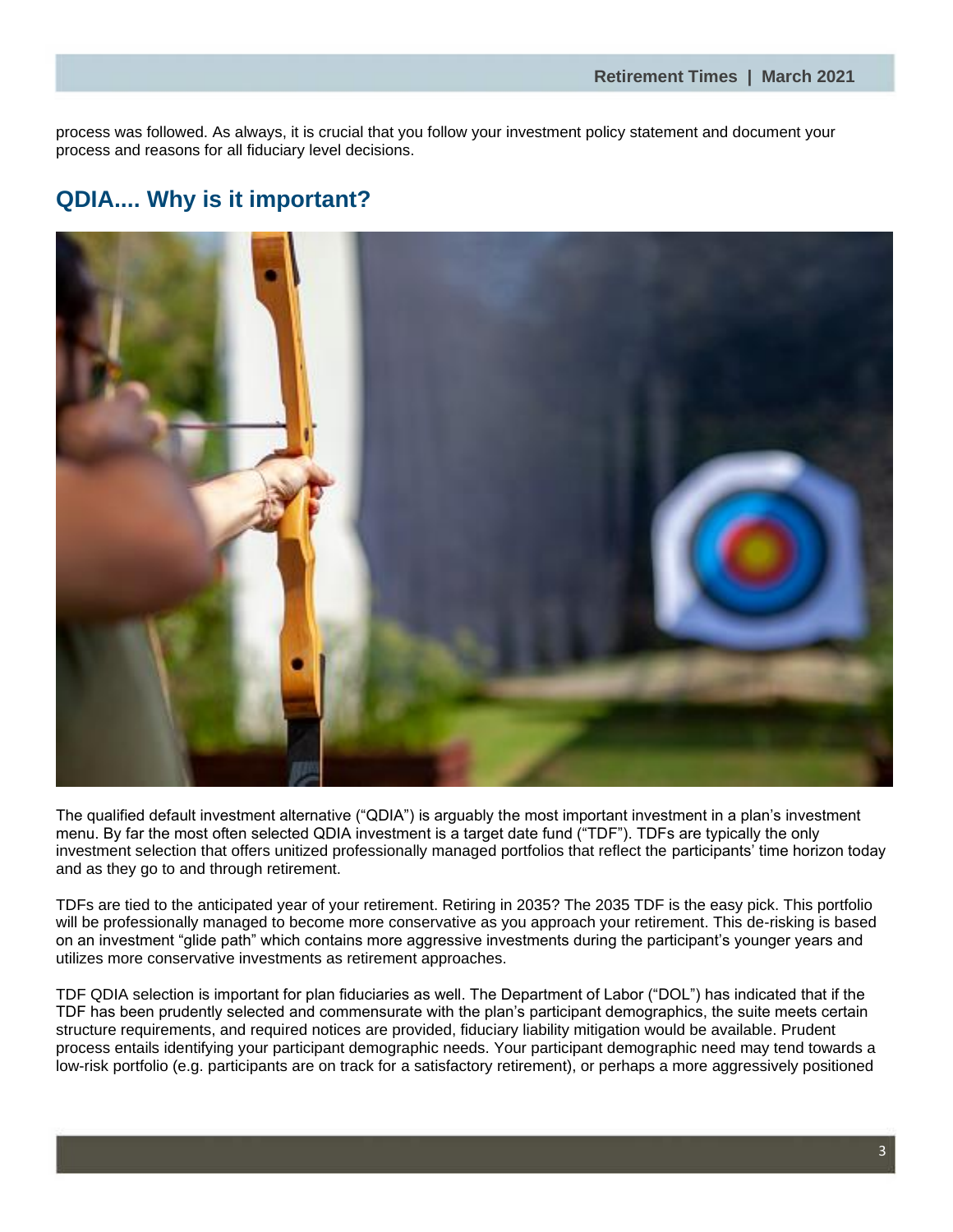portfolio (e.g. less savings so the need to obtain higher returns), or perhaps a multiple glidepath approach for a financially non-homogenous population.

Prudence of TDF selection is also determined by cost relative to other TDFs with similar risk levels, as well as the quality of underlying investments.

#### This Month's Participant Memo

### **Participant Corner: Tax Saver's Credit Reminder**



This month's employee memo informs employees about a valuable incentive which could reduce their federal income tax liability. Download the memo from your Fiduciary Briefcase at fiduciarybriefcase.com.

You may be eligible for a valuable incentive, which could reduce your federal income tax liability, for contributing to your company's 401(k) or 403(b) plan. **If you qualify, you may receive a Tax Saver's Credit of up to \$1,000 (\$2,000 for married couples filing jointly) if you made eligible contributions to an employer sponsored retirement savings plan.** The deduction is claimed in the form of a non-refundable tax credit, ranging from 10% to 50% of your annual contribution.

Remember, when you contribute a portion of each paycheck into the plan on a pre-tax basis, you are reducing the amount of your income subject to federal taxation. And, those assets grow tax-deferred until you receive a distribution. If you qualify for the Tax Saver's Credit, you may even further reduce your taxes.

Your eligibility depends on your adjusted gross income (AGI), your tax filing status, and your retirement contributions. To qualify for the credit, you must be age 18 or older and cannot be a full-time student or claimed as a dependent on someone else's tax return.

Use this chart to calculate your credit for the tax year 2021. First, determine your AGI – your total income minus all qualified deductions. Then refer to the chart below to see how much you can claim as a tax credit if you qualify.

| <b>Filing Status/Adjusted Gross Income for 2021</b> |                      |                      |                      |
|-----------------------------------------------------|----------------------|----------------------|----------------------|
| <b>Amount of Credit</b>                             | <b>Joint</b>         | Head of Household    | Single/Others        |
| 50% of amount deferred                              | \$0 to \$39,500      | \$0 to \$29,625      | \$0 to \$19,750      |
| 20% of amount deferred                              | \$39,501 to \$43,000 | \$29,626 to \$32,250 | \$19,751 to \$21,500 |
| 10% of amount deferred                              | \$43,001 to \$66,000 | \$32,251 to \$49,500 | \$21,501 to \$33,000 |

Source: IRS Form 8880